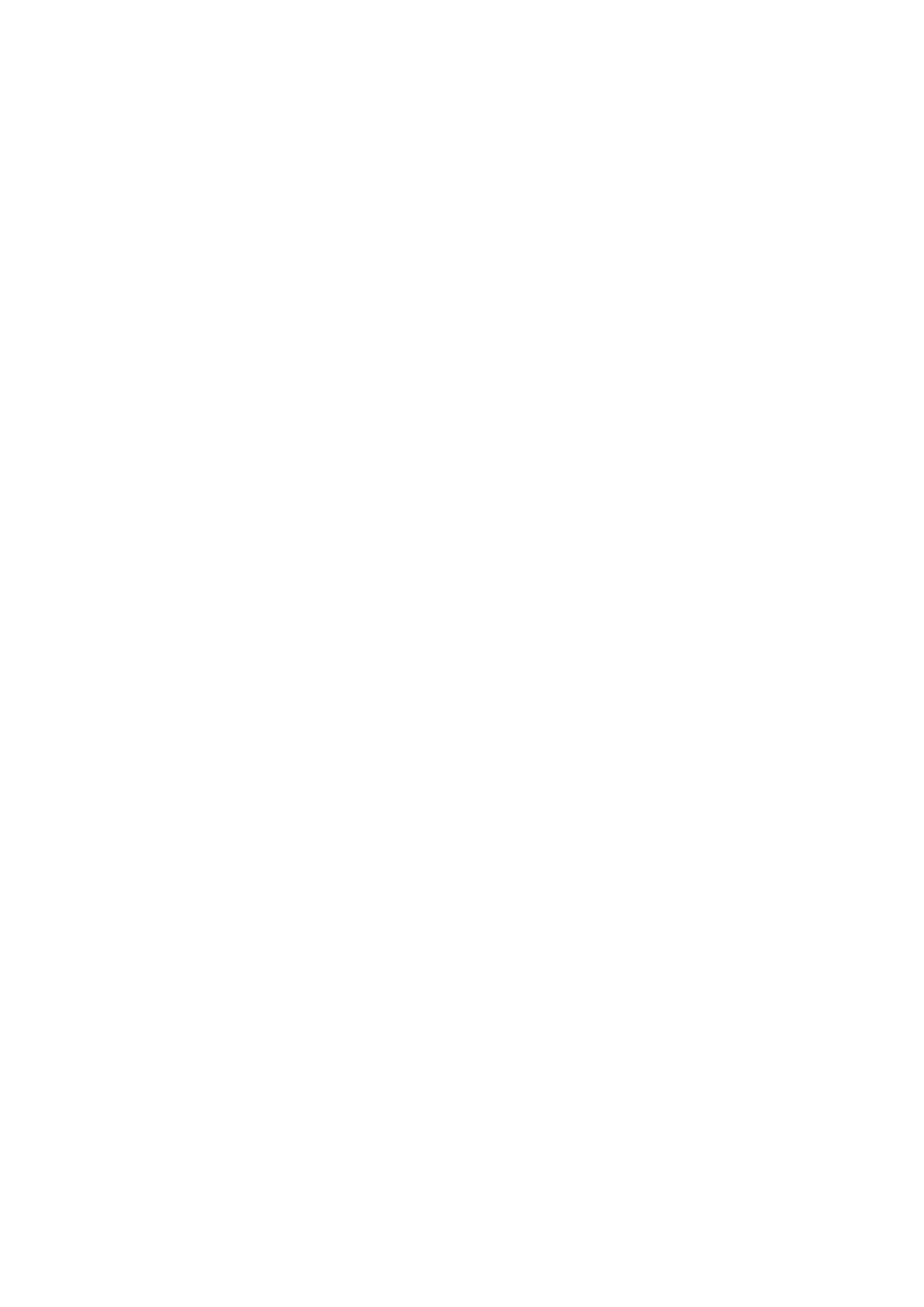

## **1 Welcome**

The Deputy Chair opened the meeting with a karakia and the Chair welcomed everyone present.

## **2 Apologies**

Resolution number MT/2022/37

MOVED by Chairperson M Meredith, seconded by Member N Henry:

That the Maungakiekie-Tāmaki Local Board:

#### **a) accept the apology from Member T Woodcock.**

## **CARRIED**

## **3 Declaration of Interest**

Member P McGlashan declared an interest in Item 14: Allocation of the Maungakiekie-Tāmaki Local Board Transport Capital Fund due to his employment at Waka Kotahi.

## **4 Confirmation of Minutes**

Resolution number MT/2022/38

MOVED by Deputy Chairperson C Makoare, seconded by Member D Allan:

That the Maungakiekie-Tāmaki Local Board:

**a) confirm the ordinary minutes of its meeting, held on Tuesday, 22 March 2022, including the confidential section, as a true and correct record.**

## **CARRIED**

## **5 Leave of Absence**

There were no leaves of absence.

#### **6 Acknowledgements**

## **6.1 Anzac Day Celebrations**

Resolution number MT/2022/39

MOVED by Member D Allan, seconded by Deputy Chairperson C Makoare:

That the Maungakiekie-Tāmaki Local Board:

**a) acknowledge the Onehunga Club for their involvement in the Anzac Day celebrations.**

## **CARRIED**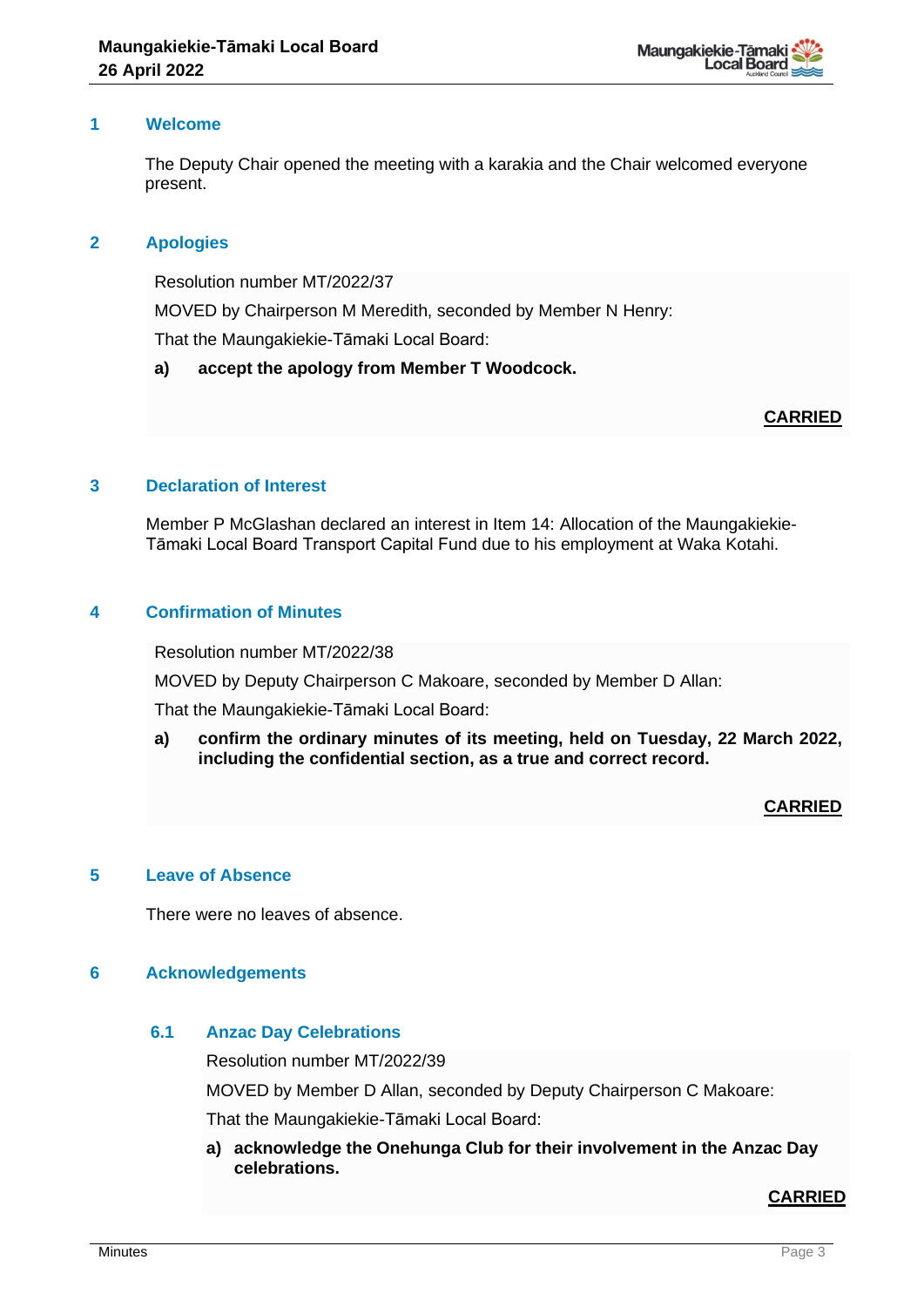

## **7 Petitions**

There were no petitions.

## **8 Deputations**

## **8.1 Marie Wardle-Vaughan and Molly Foai of the Manukau Cruising Club**

Resolution number MT/2022/40

MOVED by Chairperson M Meredith, seconded by Member D Burrows:

That the Maungakiekie-Tāmaki Local Board:

**a) thank Marie Wardle-Vaughan and Molly Foai from Manukau Cruising Club for their attendance.**

**CARRIED**

## **8.2 Patrick O'Meara and Ian Donald of the Panmure Basin Advisory Committee**

This item has been deferred.

## **9 Public Forum**

There was no public forum.

## **10 Extraordinary Business**

There was no extraordinary business.

## **11 Governing Body Member's Update**

Resolution number MT/2022/41

MOVED by Chairperson M Meredith, seconded by Deputy Chairperson C Makoare: That the Maungakiekie-Tāmaki Local Board:

**a) receive the Governing Body Member's update.**

## **CARRIED**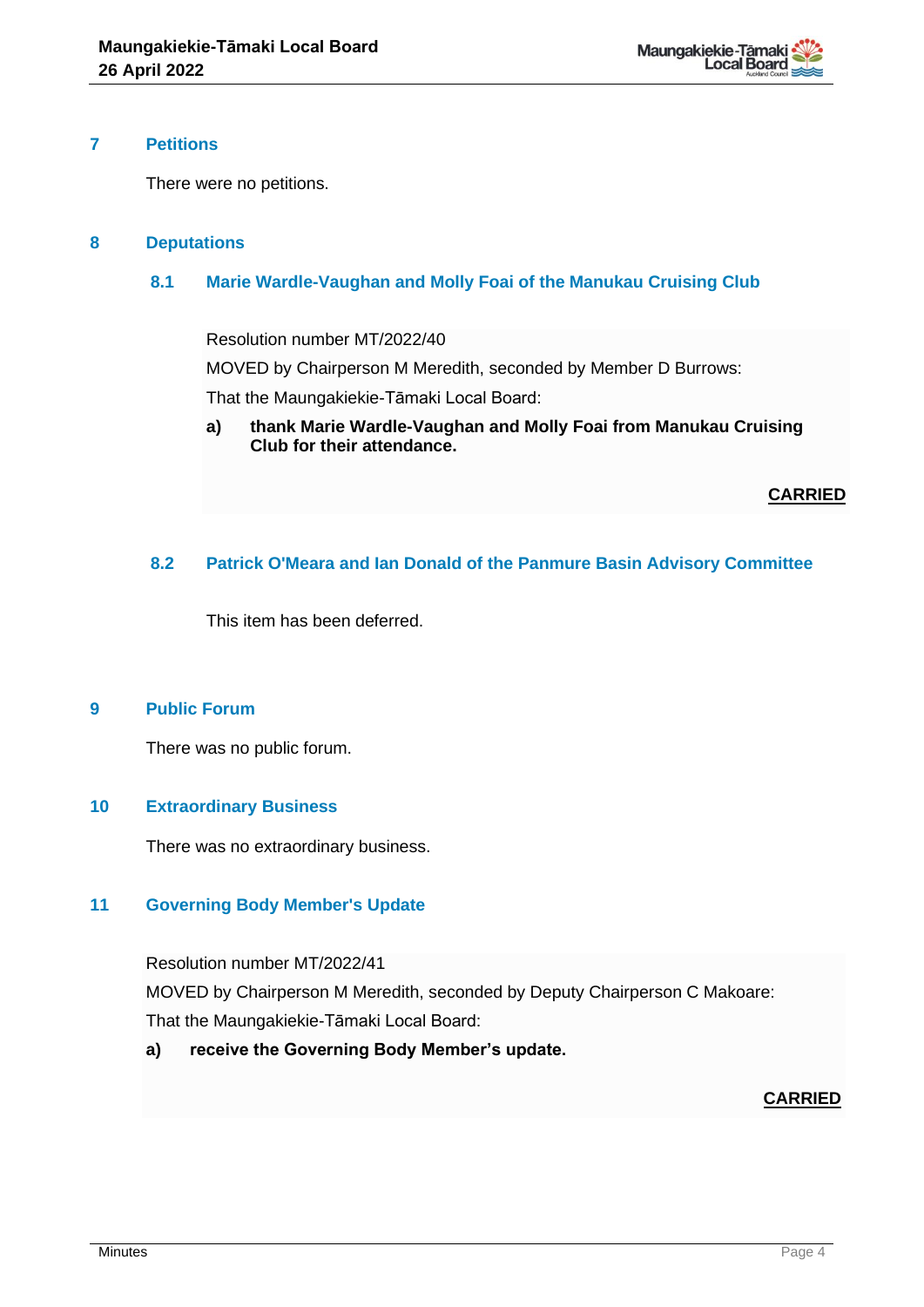## **12 Chairperson's Report**

Resolution number MT/2022/42

MOVED by Member N Henry, seconded by Deputy Chairperson C Makoare:

That the Maungakiekie-Tāmaki Local Board:

**a) receive the Chairperson's report for April 2022.**

## **CARRIED**

#### **Attachments**

A Chairperson's Report for April 2022

## **<sup>13</sup> Board Member's Reports**

There were no verbal or written reports tabled.

## **14 Allocation of the Maungakiekie-Tāmaki Local Board Transport Capital Fund**

Resolution number MT/2022/43

MOVED by Member D Burrows, seconded by Member N Henry:

That the Maungakiekie-Tāmaki Local Board:

**a) request Auckland Transport to start the investigation of making all or part of the Eastview 'Innovating Streets' permanent, Onehunga Mall Grey Street roundabout and installing traffic-calming on Victoria Street, Onehunga.**

## **CARRIED**

Note: Member P McGlashan declared an interest in this item and left the meeting at 10.39am.

#### **15 Auckland Transport - Activities in the Road Corridor Bylaw 2022**

Resolution number MT/2022/44

MOVED by Deputy Chairperson C Makoare, seconded by Member N Henry:

That the Maungakiekie-Tāmaki Local Board:

**a) endorse, in principle, the draft Activities in the Road Corridor Bylaw 2022, provided as Attachment B.**

#### **CARRIED**

Note: Member P McGlashan returned to the meeting at 11.12am.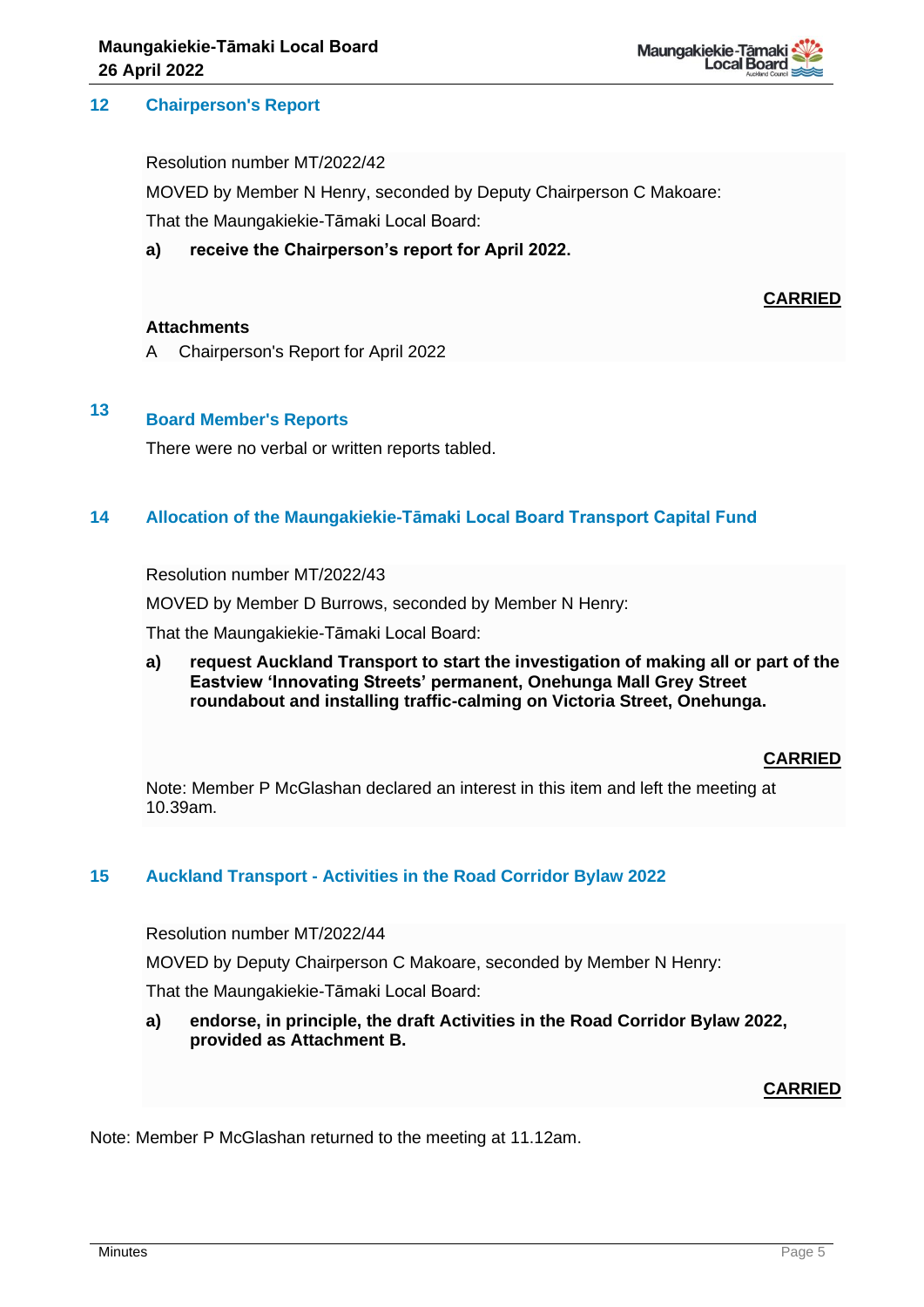

## **16 Transport Emissions Reduction Plan**

Resolution number MT/2022/45

MOVED by Chairperson M Meredith, seconded by Member N Henry:

That the Maungakiekie-Tāmaki Local Board:

- **a) receive the progress update provided on the Transport Emissions Reduction Plan**
- **b) note the scale of the challenge to meet Auckland's transport emissions reduction target and that mode shift is the most powerful lever for reducing transport emissions**
- **c) support, in principle, the work to date on developing the Transport Emissions Reduction Plan**
- **d) support the application of behavioural change and/or science to reducing transport emissions, noting that our communities need to be brought along on a journey in such a way that mode shift makes sense and improves lifestyles and wellbeing.**
- **e) provide the following feedback:**
	- **i) Public and active transport needs to work for people to get from Point A to Point B in their everyday lives. This means:** 
		- **A) Public transport needs to be more accessible, frequent and reliable**
		- **B) Routes need to consider all users for all purposes.**
		- **C) Walking, cycling and public transport routes need to become a wellconnected network that links up across the city, not simply paths and routes that stand alone.**
		- **D) Public and active transport options need to become more affordable.**

**The Tamaki Path is an example of an opportunity for paths to be connected to create a network that links between neighbourhoods and communities, making its use practical.** 

**Note that better services for walking, cycling, public transport, and assisted mobility options will have large equity benefits, providing options for those who currently experience transport disadvantage, which are often those who experience disadvantage more generally.**

#### **CARRIED**

Note: Member D Burrows and Member D Alan requested that their dissenting votes be recorded**.**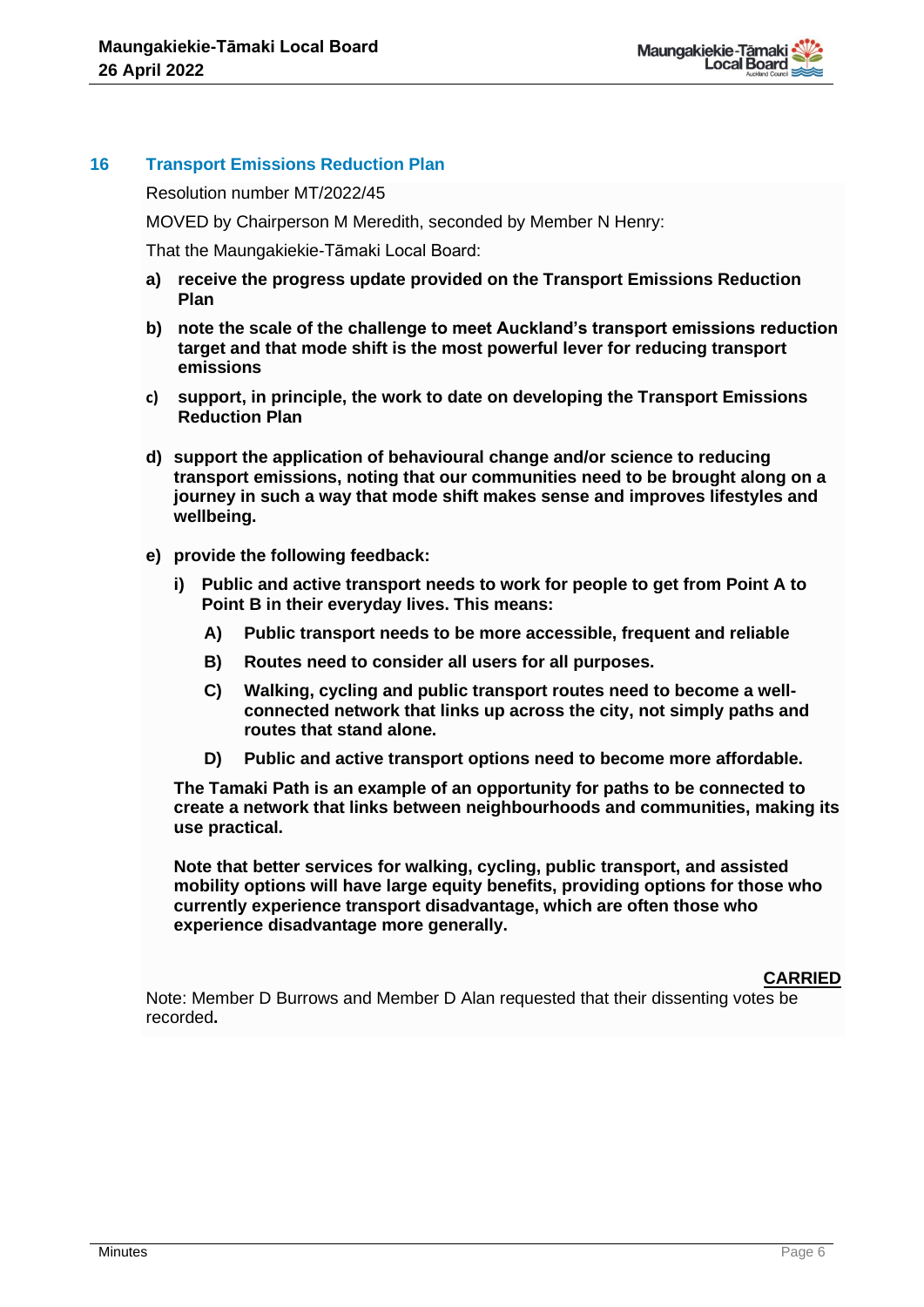

## **17 Submission on central government's proposals to transform recycling in Aotearoa**

Resolution number MT/2022/46

MOVED by Member N Henry, seconded by Member D Burrows:

That the Maungakiekie-Tāmaki Local Board:

- **a) endorse, in principle, the proposals in the Ministry for the Environment's consultation document: Te kapanoni i te hangarua: Transforming recycling, including:** 
	- **i) A container return scheme that encourages people to return their empty beverage containers for recycling.**
	- **ii) Improvements to household kerbside recycling.**
	- **iii) Separation of food scraps from general waste for all businesses**

**CARRIED**

## **18 Local board feedback on the draft 2021 Regional Parks Management Plan**

Resolution number MT/2022/47

MOVED by Deputy Chairperson C Makoare, seconded by Member N Henry:

That the Maungakiekie-Tāmaki Local Board:

- **a) receive the public feedback on the draft 2021 Regional Parks Management Plan**
- **b) endorse in principle, the draft 2021 Regional Parks Management Plan**
- **c) support electric bike charging and encouraging other modes of active and public transport, especially in areas where regional parks can be connected together, and to other parts of the city**
- **d) support the investigation of Māori co-governance for the ongoing protection and enhancement of our regional parks.**
- **e) support mana whenua involvement in park management**
- **f) support the ongoing farming of Ambury Regional Park for educational purposes**
- **g) acknowledge requests from the community for Point England reserve to be included as a regional park and note that due to ongoing treaty settlements, this will not be considered at this time.**

**CARRIED**

## **19 Local board feedback on Auckland Transport's Interim Speed Management Plan**

Resolution number MT/2022/48

MOVED by Chairperson M Meredith, seconded by Member N Henry:

That the Maungakiekie-Tāmaki Local Board:

**a) note the local board's additional input into Auckland Transport's Interim Speed Management Plan.**

#### **CARRIED**